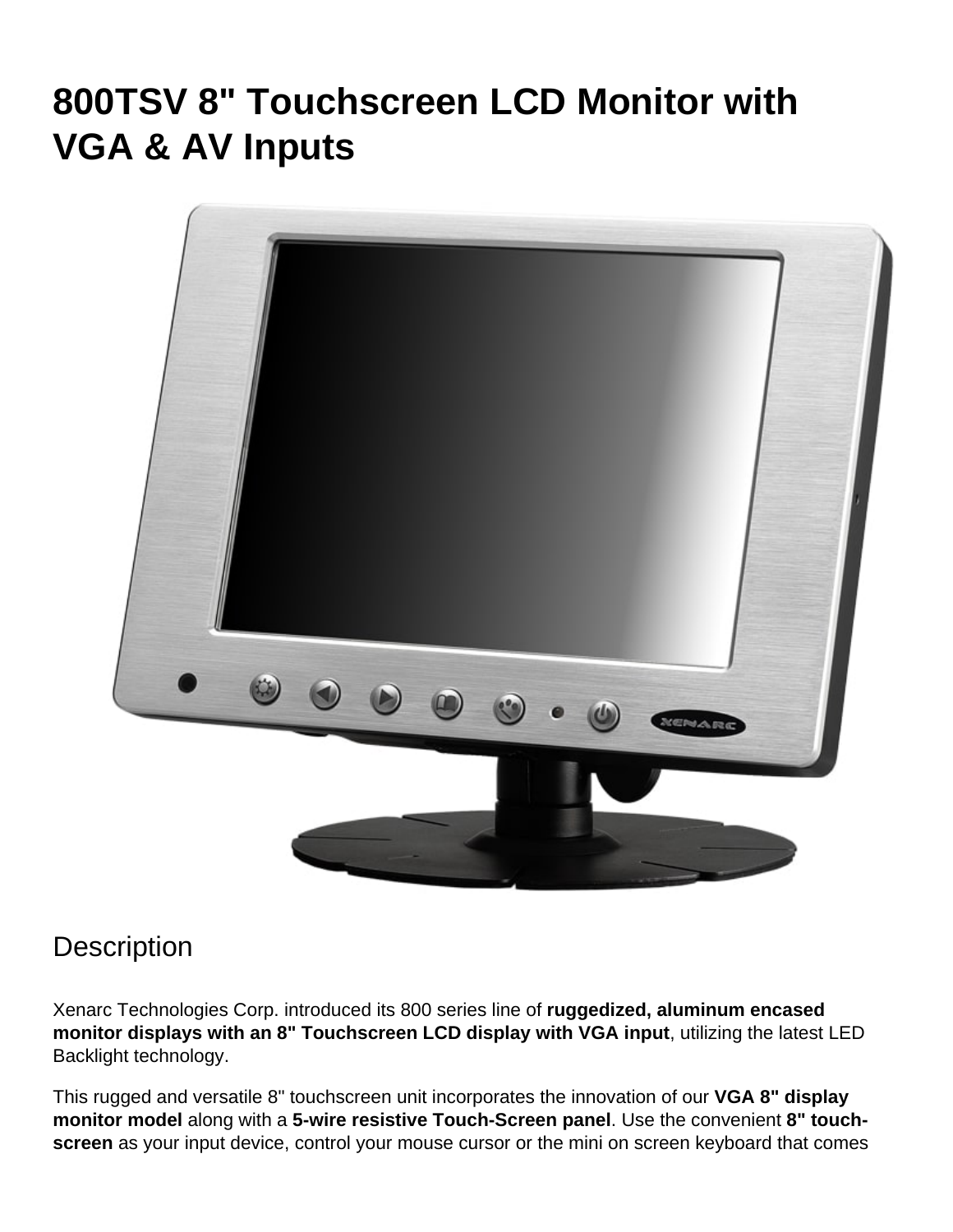with your operating system. The 8" touchscreen display utilizes the USB port as the interface. You can connect several of our 8" touchscreen displays to your device and the touchscreens would work simultaneously through the multi-monitor support. This industrial grade 8" touchscreen monitor display unit is also available without Touch Screen as the [800YV.](https://www.xenarc.com/800YV.html) It is also available with 1000NIT direct sunlight readability as the [802TSH.](https://www.xenarc.com/802TSH.html)

The brushed, anodized aluminum face plate gives the 8" LCD LED monitor a modern yet elegant look. The entire enclosure is constructed with aluminum, making the unit strong and ruggedized.

Why do our 8 inch touchscreen display solutions outlast others in extreme environments? Why do our small form factor and portable touchscreen displays have wider temperature range and wider voltage input range? It is because our mission is to offer System Integrators, Automators and Engineers the very best in display technology and display solutions. By utilizing high grade components, this 8" LCD LED display monitor is perfect for industrial, in-car computing applications or any other applications where a small form factor,portable and durable displays are required. Our 8" touchscreens are designed for applications such as but not limited to:

- [Transportation](https://www.xenarc.com/in-vehicle-display-monitors-fleet-transportation-management.html) - [Marine](https://www.xenarc.com/marine-outdoor-waterproof-display-monitors.html), Air, Heavy Vehicles, Mining, Weigh Stations, Fleet Management, Telematics, In-Car Computing, Public Transit, Cargo
- [System Integration](https://www.xenarc.com/system-integration-industrial-display-monitors.html) Machinery Controls, Factory Automation, Environmental Monitoring, Home Automation, Military, Smart Home
- [Point of Sale](https://www.xenarc.com/pos-touchscreen-display-monitors.html)  Hospitality, [Digital Signage](https://www.xenarc.com/casino-gaming-and-digital-signage-display-monitors.html), Self-Service Kiosks, Outdoor Kiosks and Signage, Casino
- Data Monitoring Cloud, IoT, [Medical](https://www.xenarc.com/medical-grade-touchscreen-display-monitors.html), Logistics, Inventory Management, Oil & Gas/Utilities, Law Enforcement, Broadcasting, Veterinary, First Person View
- [Broadcast & Production](https://www.xenarc.com/1219GNS-12.1-inch-sunlight-readable-IP67-IK08-optically-bonded-capacitive-touchscreen-with-SDI-HDMI-DVI-VGA-AV-Inputs-hdmi-sdi-video-output.html) Broadcast Stations, Mobile Production Vehicles, Field Rugged Deployment for your mobile workforce, Studio Video Production

#### **Features**

- 400NIT High Brightness Long Life LED Backlight
- Adjustable LED Backlight for nighttime use
- 5-Wire Resistive Touchscreen (USB)
- Anti-Glare Coating
- Multi-Monitor Touchscreen Support
- VGA Input (15 pin D-SUB) x 1 & Video Input x 2
- Audio Input x 3 / Built-In Speaker
- 800x600 Native Resolution, 4x3 Aspect Ratio
- Solid Capacitors for Improved Durability
- High Performance Image and Video Signal Processor
- AISS Advanced Image-Scaling and Shaping
- Last Input and Power Setting Memory
- IR Remote Control
- Auto Power-On upon signal detection
- Mirror and Vertical Image Flip
- Function to Disable Front Button(s) and On Screen Text
- AV2 Auto Switching for Backup Camera